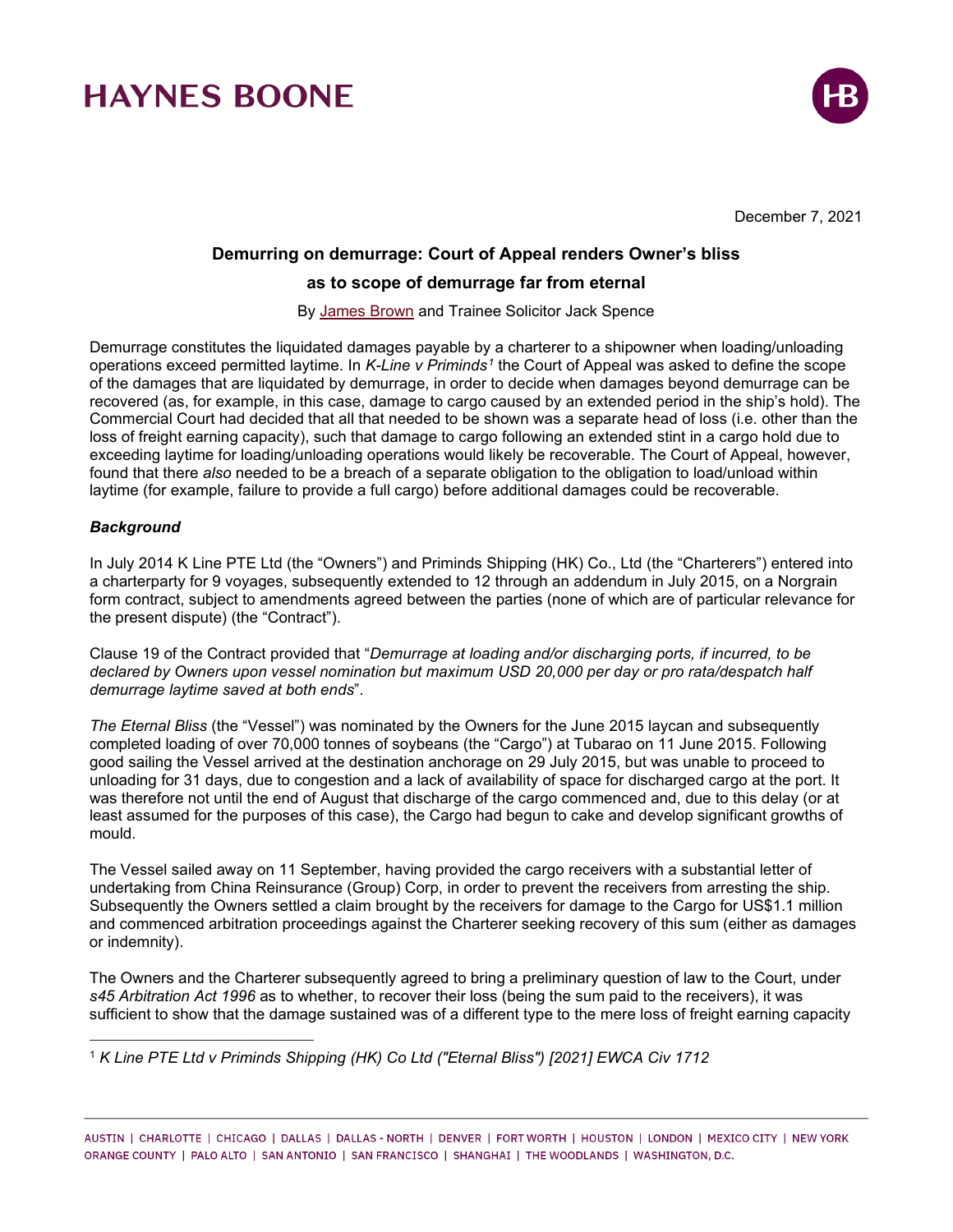due to the detention of the Vessel, or whether the Owners also needed to show that the damage to the Cargo arose from a separate breach of the Contract than the detention of the Vessel beyond laydays.

#### *The Commercial Court decision*

Mr Justice Baker, sitting in the Commercial Court, held that a separate breach did not need to be shown (such that, assuming the delay did cause the damage and the Charterers were responsible for the delay, the Owners would be able to recover the sum paid to the Receivers). Reviewing a long list of authorities he found that, while not all supported this, the "*preponderance of views evident in dicta… is that… [demurrage] serves to liquidate loss of earnings resulting from delay to the ship*". This meant that damages other than for loss of earnings, such as for damage to cargo consequential to the detention of the Vessel, would be recoverable without needing to show that the Charterer *also* breached a separate obligation than that to complete loading/unloading operations within laydays.

While *The Bonde*[2](#page-1-0) was accepted to be an authority contrary to this position (requiring both a separate breach and type of loss), Baker J determined that he was able to find that the case was wrongly decided. He found that it had proceeded from the (valid) position that the majority of the dicta in *Reidar v Arcos [3](#page-1-1)*were that there were two breaches in that case to the point that two breaches were therefore required. While two breaches were shown by *Reidar* to be *sufficient* this did not mean that two were *necessary*. Baker J was bolstered in finding that he could depart from the *Bonde* by the fact that textbooks subsequent to *The Bonde* had cast upon its validity, such that practitioners would not be surprised that it had been overruled.

#### *The Court of Appeal decision*

Lord Justice Males, delivering the sole decision of the Court of Appeal, held that Baker J had acted in error and that *The Bonde* was correct (and that a separate breach, as well as a separate head of damage, must be shown to recover damages beyond demurrage).

In perhaps a somewhat frustrated tone, Males LJ held that it was wrong to say that *Reidar* was a "two breach case" as, "*the ratio of the case on this issue is obscure. [And] it is better to recognise that fact than to continue to search for a clarity which does not exist*".

Considering the remainder of the cases, the Court rejected Baker J's finding that the *"preponderance*" of dicta supported the Owners' position and held that "*the cases do not provide a decisive answer and there is no clear consensus in the textbooks*". With that in mind the Court was able to proceed to "*approach the issue as one of principle*". There were then seven reasons that caused the court to conclude that demurrage liquidated all damages from the detention of the vessel, such that a separate breach (as well as a separate head of loss) must be shown to recover damages beyond demurrage.

Firstly, it would be "*unusual and surprising*" for contracting parties to agree that a liquidated damages clause would liquidate only some of the damages arising out of a breach, and that it could be expected for parties to make this clear.

<span id="page-1-0"></span><sup>2</sup> *The Bonde [1991] 1 Lloyd's Rep 136*

<span id="page-1-1"></span><sup>3</sup> *AS Reidar v Arcos Ltd [1927] 1 KB 352*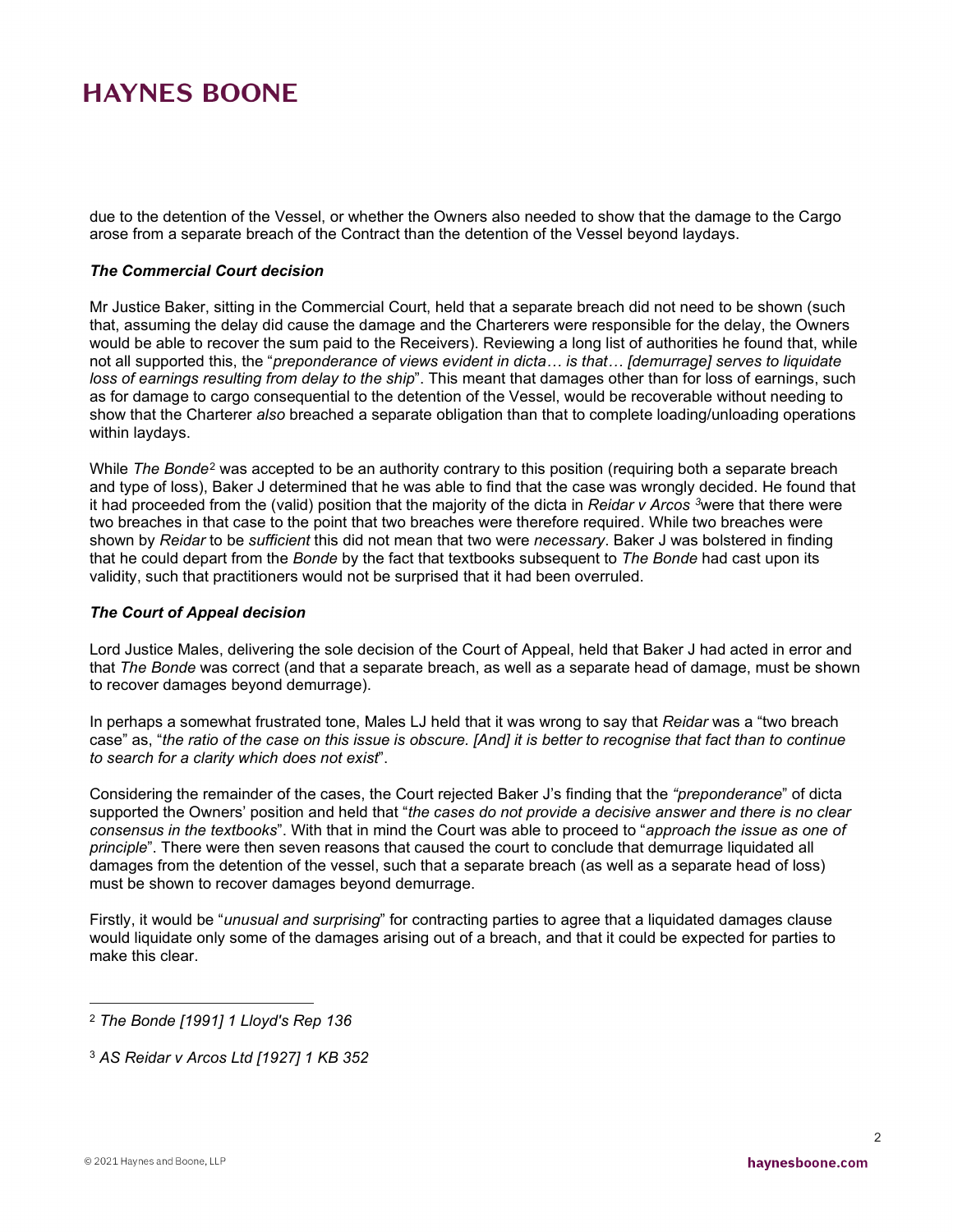Secondly, it was not correct to say that demurrage is the Owner's estimate of loss of income they will suffer due to a loss of freight arising from the detention of the vessel. Cases have shown that demurrage rates will vary, either side of this line, and that "*freight earnings is likely to be one factor, but is by no means the only factor*".

Thirdly Males LJ noted that, if only a separate "type of loss" was required, there would likely be many disputes as to whether a particular head of loss was a different "type" (giving the example of extra fuel costs caused by fouling of the hull caused by extra time in tropical conditions). It would be desirable to remove such uncertainties by providing that a separate breach must also be required.

Fourthly, the fact that a shipowner is best placed to hold the losses incurred in cargo claims (typically holding insurance while the charterer will not). While Males LJ founded this justification on the fact that holding otherwise would involve the Court "*disturb[ing] the balance of risk inherent in the parties' contract*", the stronger argument would seem to come from a Posner/Rosenfield-ian analysis<sup>4</sup>. If the Owner is the "superior risk bearer" then the risk should, by default at least, lie with them.

Fifthly, *The Bonde* was said to have stood without causing any evident "*dissatisfaction in the market*". Particularly, the only two (public) decisions (two arbitration hearings) which referred to it had accepted its conclusion.

Sixthly, Males LJ rejected that *The Bonde* was "*clearly faulty*" or that "*a non sequitur lies at its heart*" without (perhaps somewhat unhelpfully) providing reasoning.

Finally, the fact that parties could contract for a different definition of demurrage (if the Court's definition proved unsatisfactory) cemented the Court's decision.

#### *Commentary*

On balance it perhaps does not matter tremendously which way the scales tip on the question of what demurrage liquidates. So long as there is certainty as to the default position, parties can negotiate their charterparties, taking into account the default allocation of risks, accordingly. The Gordion knot can be cut by even an unprincipled and arbitrary position (provided that it is authoritative) and the approach taken by Males LJ, although not without some shortcomings, provides a far from arbitrary stance. It may still take an appeal to the Supreme Court for a definitive interpretation, and it seems likely that the Owners will make such an application, but, for now, the Court of Appeal has provided some much-desired certainty.

What is perhaps more surprising than the decision itself is the fact that draftsmen have not taken it upon themselves to obviate the need for such a decision. Academic debate as to the scope of demurrage has been brewing (with the highpoint of the *Gay* article[5](#page-2-1) cited within both the High Court and Court of Appeal decisions) and it is somewhat surprising that the same draftsmen who are cautious enough to unnecessarily ensure that exclusion clauses explicitly do not cover fraud or death/personal injury have failed to make an explicit choice (which both Baker J and Males LJ were at pains to emphasise that the court would respect).

<span id="page-2-0"></span><sup>4</sup> R.A. Posner and A.M. Rosenfield, 'Impossibility and Related Doctrines in Contract Law: An Economic Analysis' (1977) 6 JLS 83. (By analogy with their position on the doctrine of frustration)

<span id="page-2-1"></span><sup>5</sup> Damages in Addition to Demurrage' [2004] LMCLQ 72